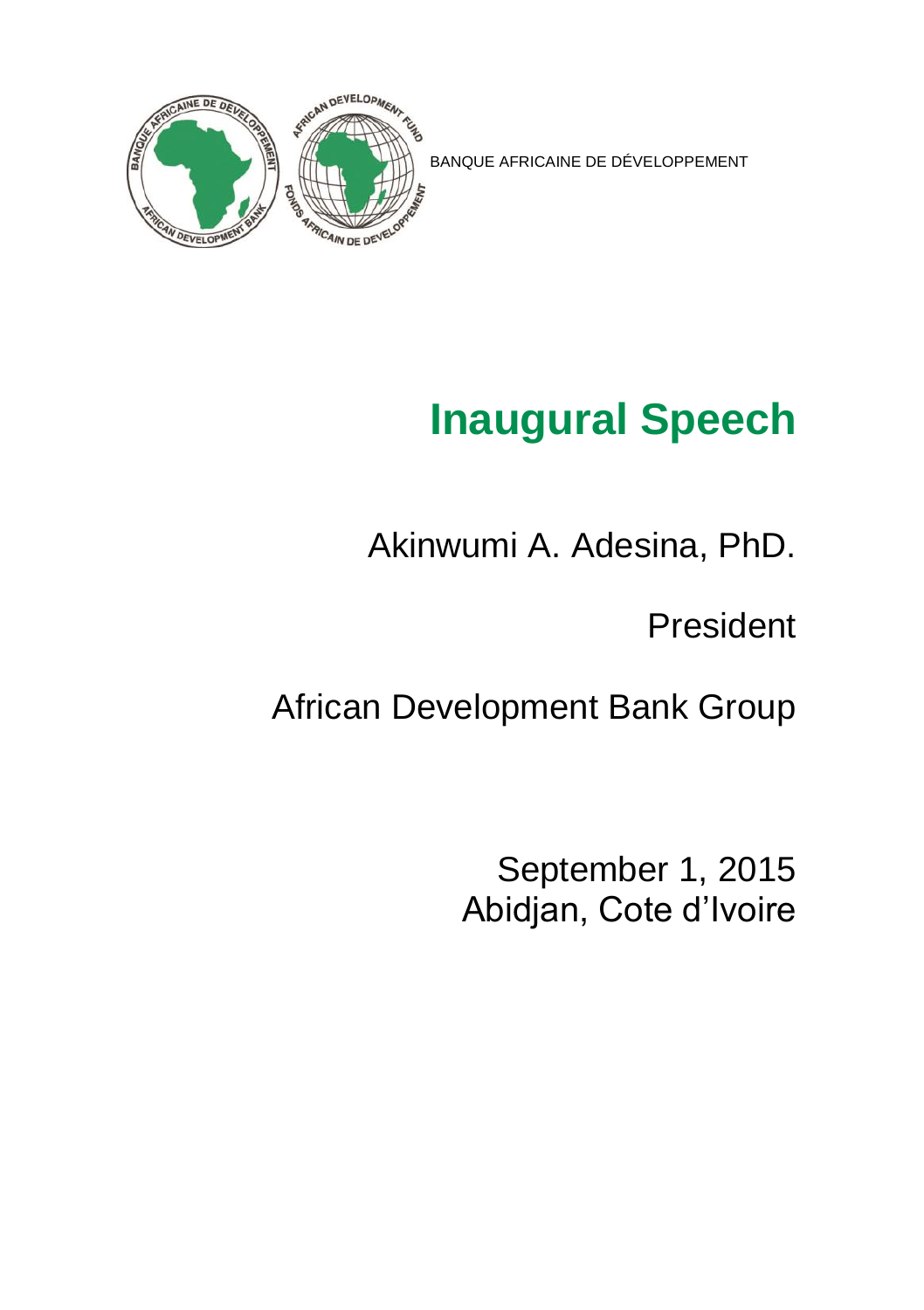Your Excellency, President Alassane Ouattara, President of the Republic of Cote d'Ivoire. Your Excellency Daniel Kablan Duncan Prime Minister of the Republic of Cote d'Ivoire. Your Excellency, Professor Yemi Osinbajo, Vice President of the Federal Republic of Nigeria, representing His Excellency, President Muhammadu Buhari, President of the Federal Republic of Nigeria. Your Excellency Pedro Pires, former President of Cape Verde. The Chairman of the Board of Governors of the African Development Bank, Your Excellency Alexander Chikwanda. President Donald Kaberuka – my predecessor, mentor and friend. My dear wife, Grace, the rock of our home. Dr. Ngozi-Okonjo Iweala, former Minister of Finance of Nigeria, who campaigned tirelessly for my election. Grande chancelière Madame Henriette Dagri Diabaté. And my dear friend, Amadou Ba, Minister of Finance of Senegal.

Also, from home, I warmly welcome my friends, family, and Your Excellencies the Executive Governors of Kano State, Taraba State, and Sokoto State from Nigeria, distinguished Senators and honourable members of the Nigerian National Assembly.

Excellences les Présidents des Communautés économiques régionales. Excellences, Messieurs les Ambassadeurs, Chefs des missions diplomatiques. Les membres du Conseil d'Administration, la Haute direction et tous les membres actuels du personnel et anciens employés de la Banque africaine de développement, tous les membres de mon équipe de transition à l'intérieur et l'extérieur de la Banque, membres de la presse, invités, Mesdames et Messieurs – et nos mandants, les populations africaines.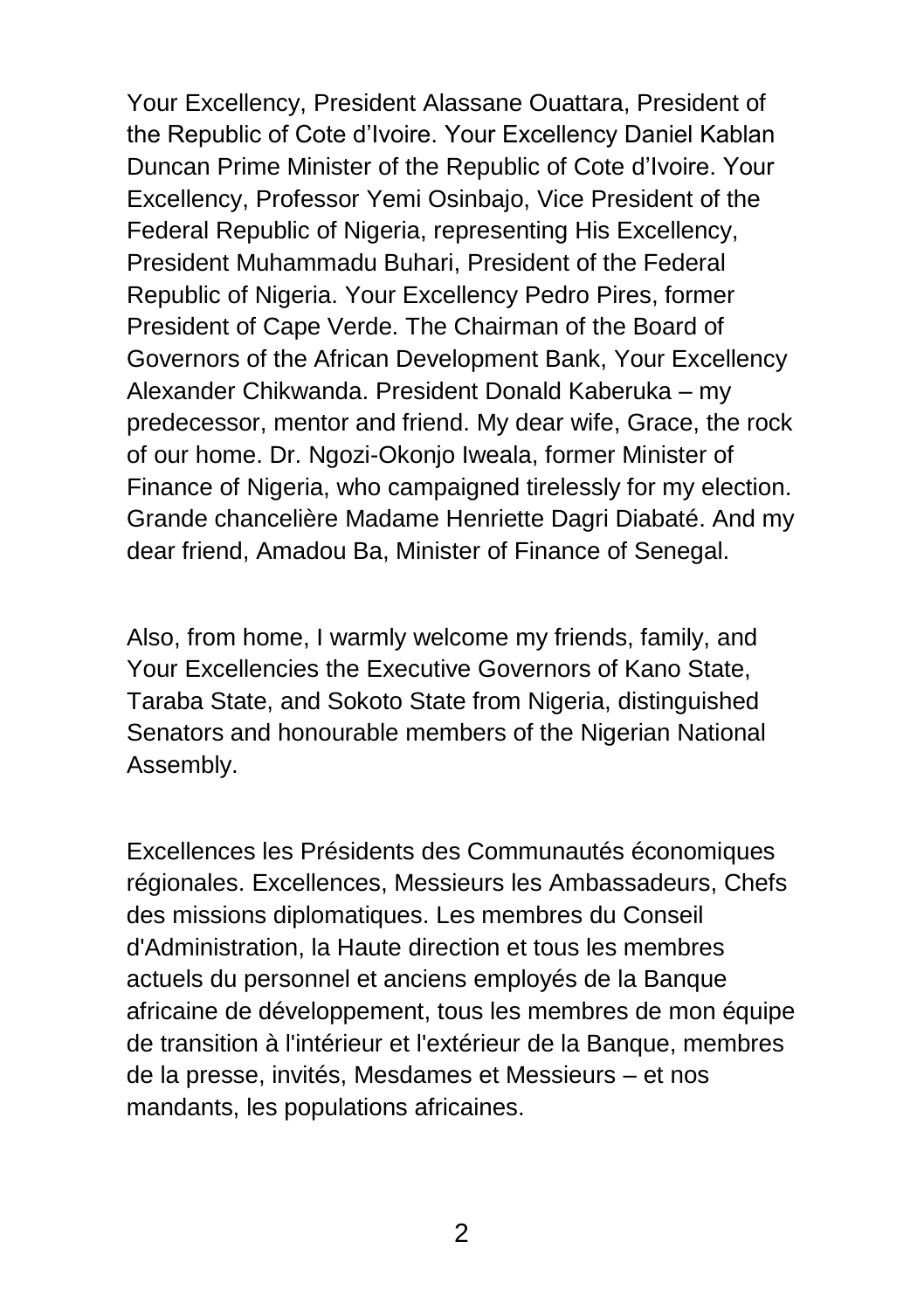C'est avec un profond sentiment d'humilité que je me présente à vous. Je tiens à remercier le Conseil des Gouverneurs de la Banque africaine de développement de m'avoir élu et ainsi élevé au rang de 8ème Président de la Banque. J'envisage cette charge avec le plus grand sens des responsabilités, avec enthousiasme, dévouement et un engagement total. Aujourd'hui, je peux ainsi m'appuyer sur les structures fortes et profondes édifiées par les Pères fondateurs de la Banque africaine de développement et m'inspirer des grands travaux qu'elle a réalisés en Afrique.

The African Development Bank has become the institution that it is today thanks to the efforts of many great men and women – dedicated public servants all. To the serving and past members of the Board of Governors, Board of Directors, past Presidents of the Bank – including their Excellencies Babacar N'Diaye, Kwame Donkor Fordwor and Donald Kaberuka, who are here with us, to the dedicated professional staff of our esteemed Bank – let me say thank you. Future generations will look back on your work with respect and admiration. We have a sacred duty to honor your hard work by building upon the solid foundation that you have created.

This is the mission to which I pledge to dedicate myself as President of the African Development Bank: expanding opportunities and unlocking potentials – potentials for countries, for women, for the youth, for the private sector, for the continent. As we unlock these potentials we will unleash a new wave of growth and development shared by all.

While Africa's economies are growing, inequality is increasing all over our continent. The sparkle in the eyes of the fortunate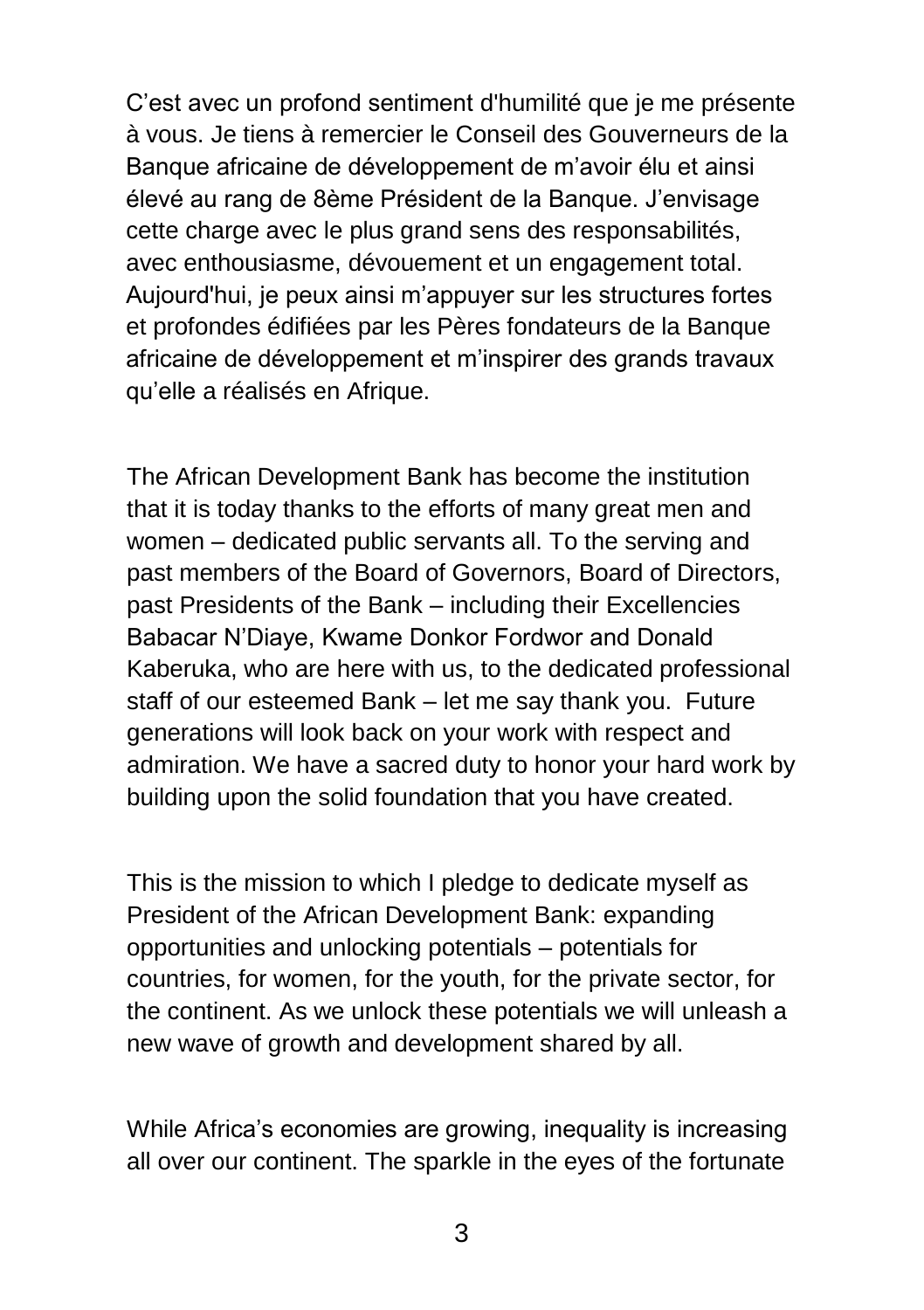few is drowned by the sense of exclusion by the majority. Hundreds of millions of people are left behind. Most of them are women and our young people. They do not feel the impact of economic growth in their lives. Our collective challenge is to drive inclusive growth – growth that will lift millions out of poverty. Africa can no longer be content with simply managing poverty. For our future and the future of our children, we must eliminate it.

We must integrate Africa – grow together, develop together. Our collective destiny is tied to breaking down the barriers separating us. From large to small nations, from countries on the coast to those far inland, from the island states that depend on the blue economy, to states coming out of conflicts with resilience and determination, our aspirations are the same – to deliver quality growth and development and to see all Africans prosper. As we open up Africa with high quality regional infrastructure – especially rail, transnational highways, information and communications, air and maritime transport – Africa will witness a phenomenal boost in intra-Africa and global trade and the entrepreneurial spirit of small businesses, large businesses, and millions of our young people, will be unleashed. By strengthening regional approaches to development and delivery of our programs, including financing and advisory services, the Bank will reduce inequalities between regions and countries. Through partnerships with regional economic communities and the African Union we will make progress toward our shared goal of truly integrating Africa.

We must build more resilient economies and reduce fragility risks. A one size fits all model to financing development should give way to customized support to fragile states and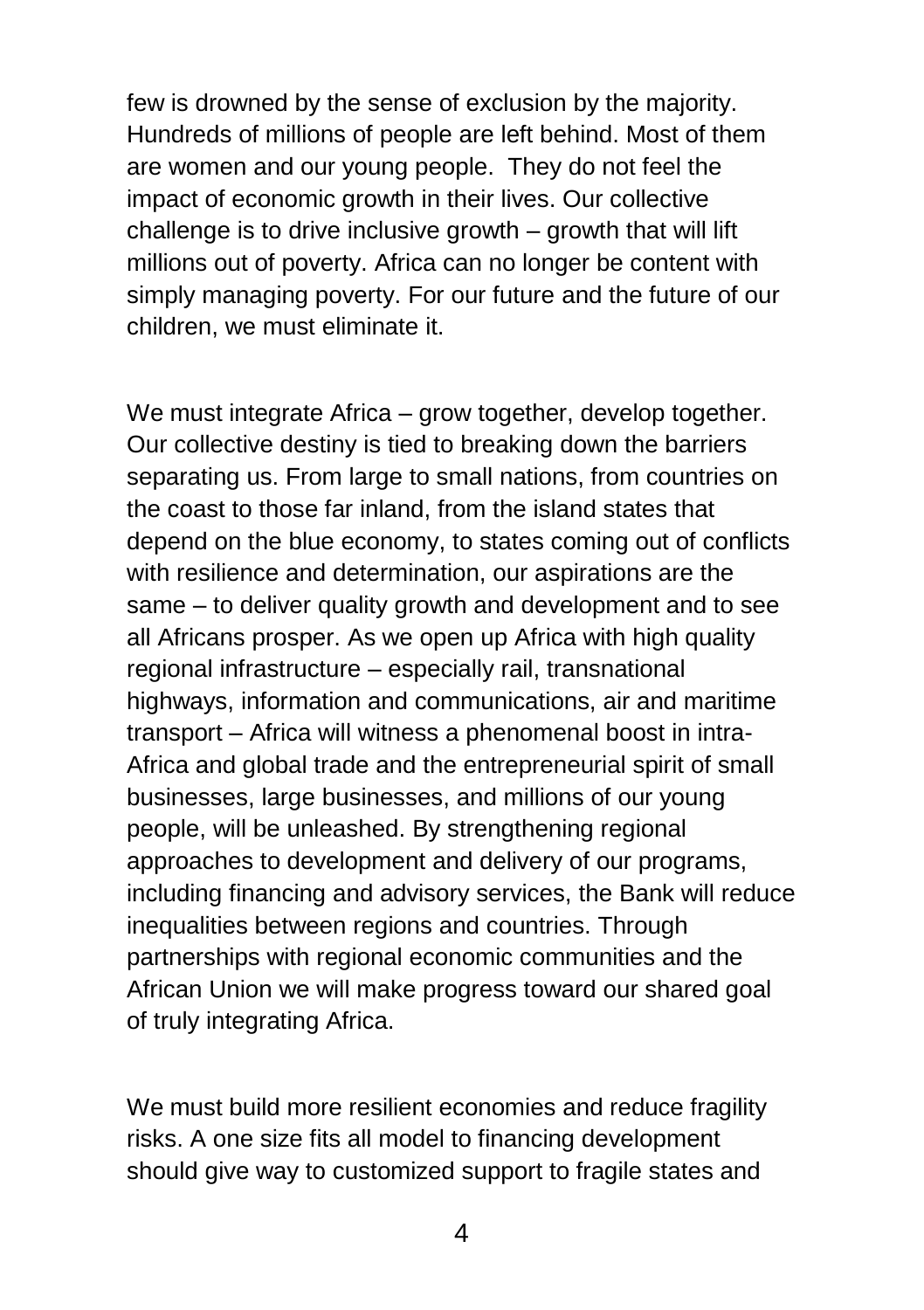countries coming out of conflicts. They need our understanding and they deserve our support – and confidence. Our confidence in their ability to build stronger political, economic and social institutions. Our confidence that they can – if well supported – foster inclusive growth, by effectively managing their resources for the development of their peoples. The resilience and doggedness shown by Liberia, Sierra Leone and Guinea in the face of the Ebola crisis and the success of Nigeria in tackling the pandemic clearly demonstrate that political will is the currency of development. The Bank will work in new ways to address root causes of economic fragility, support diversification of economies, strengthen institutions for transparency, accountability and good governance, and support countries to get more out of their own domestic resources. We will build Africa's confidence in itself – the confidence to solve some of its greatest challenges.

We must light up and power Africa. Energy is the engine that powers economies. The more energy economies have, the more prosperous are their peoples. We must do more to power Africa, from our homes, businesses, industries, to our schools and hospitals. To do so, we must take bold steps, think differently and act with a greater sense of urgency. Africa cannot stand by with such massive resources for both conventional and renewable energy and yet be known for the darkness, not the brightness, of its cities and rural areas. Factories lie idle for lack of power. The lack of energy has put the brakes on Africa's industrialization. Hundreds of thousands, especially women and children, die every year from the effects of smoke from biomass and fuel wood, simply trying to cook meals for their families. Much wealth is tied down and potential wasted on our streets as small businesses, welders, barbers, food processors, electricians,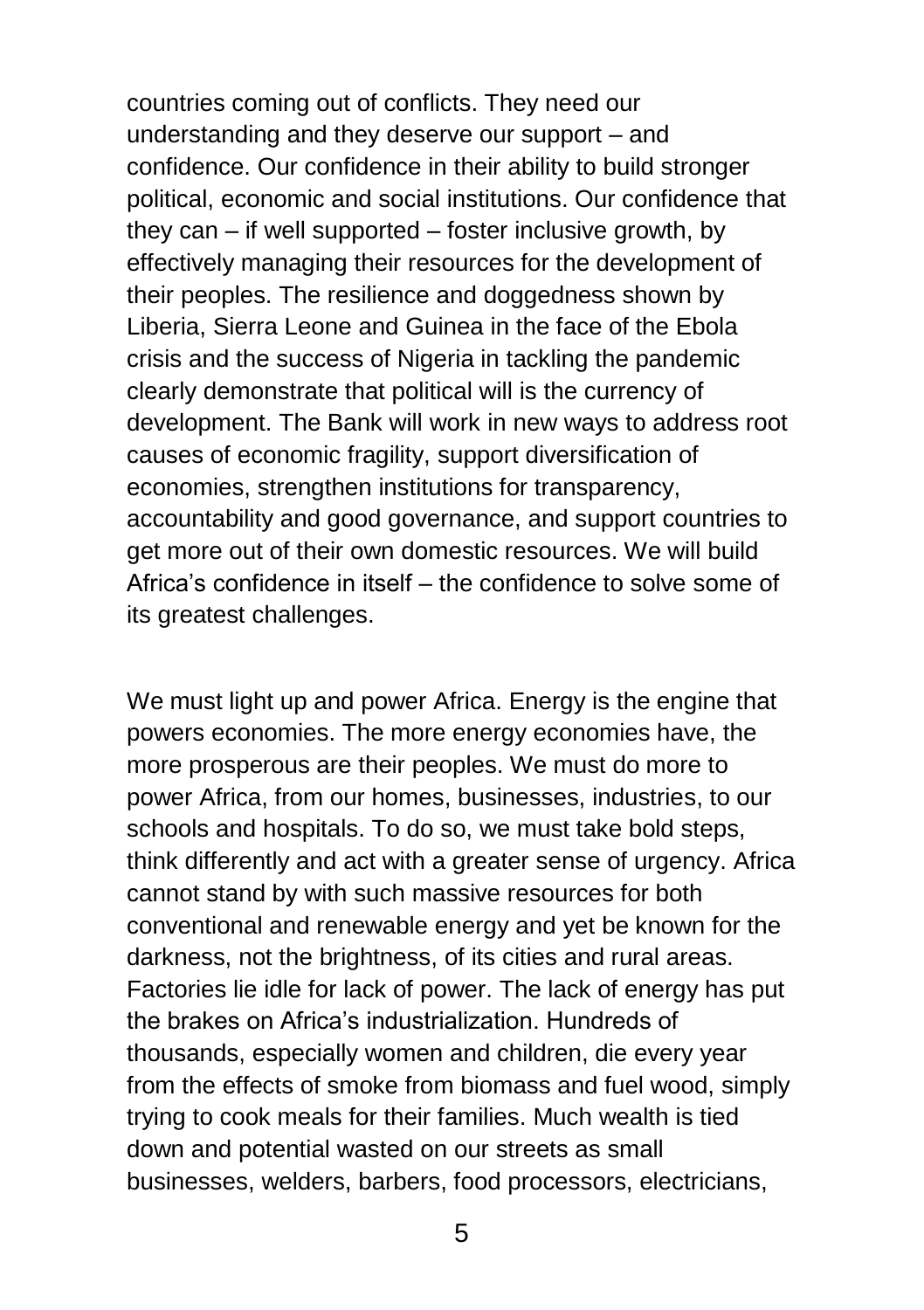all hard working Africans, are underemployed and spend most of their hard-earned incomes paying for energy.

Africa is blessed with limitless potential for solar, wind, hydropower and geothermal energy resources. We must unlock Africa's energy potential – both conventional and renewable. Our bright sunshine should not only nourish our crops, it must power our homes. Our vast water resources should do more than provide us much needed drinking water: they must power our industries. Unlocking the huge energy potential of Africa, for Africa, will be a major focus of the Bank. The Bank will be a leader on this critical issue, for nothing is more important for Africa's economic growth and development. We will be bold, creative, build strategic partnerships on energy for Africa and harness resources from public and the private sectors. We will work closely with our political leaders and support African countries to power their economies. As a Bank, we will launch a New Deal on Energy for Africa.

We must build the African private sector to create wealth. By developing financial markets and leveraging private capital markets, businesses will be able to access long term financing crucial to invest in needed machinery, equipments and working capital. By unlocking the potential of small, medium and large businesses, Africa will fast track industrial growth and development. Like the skyline of a city, we will create space for the small, medium and large businesses. As businesses pay taxes, domestic resource mobilization will grow to support national and regional development from within Africa. The Bank will prioritize the development of the private sector to drive the industrialization of Africa.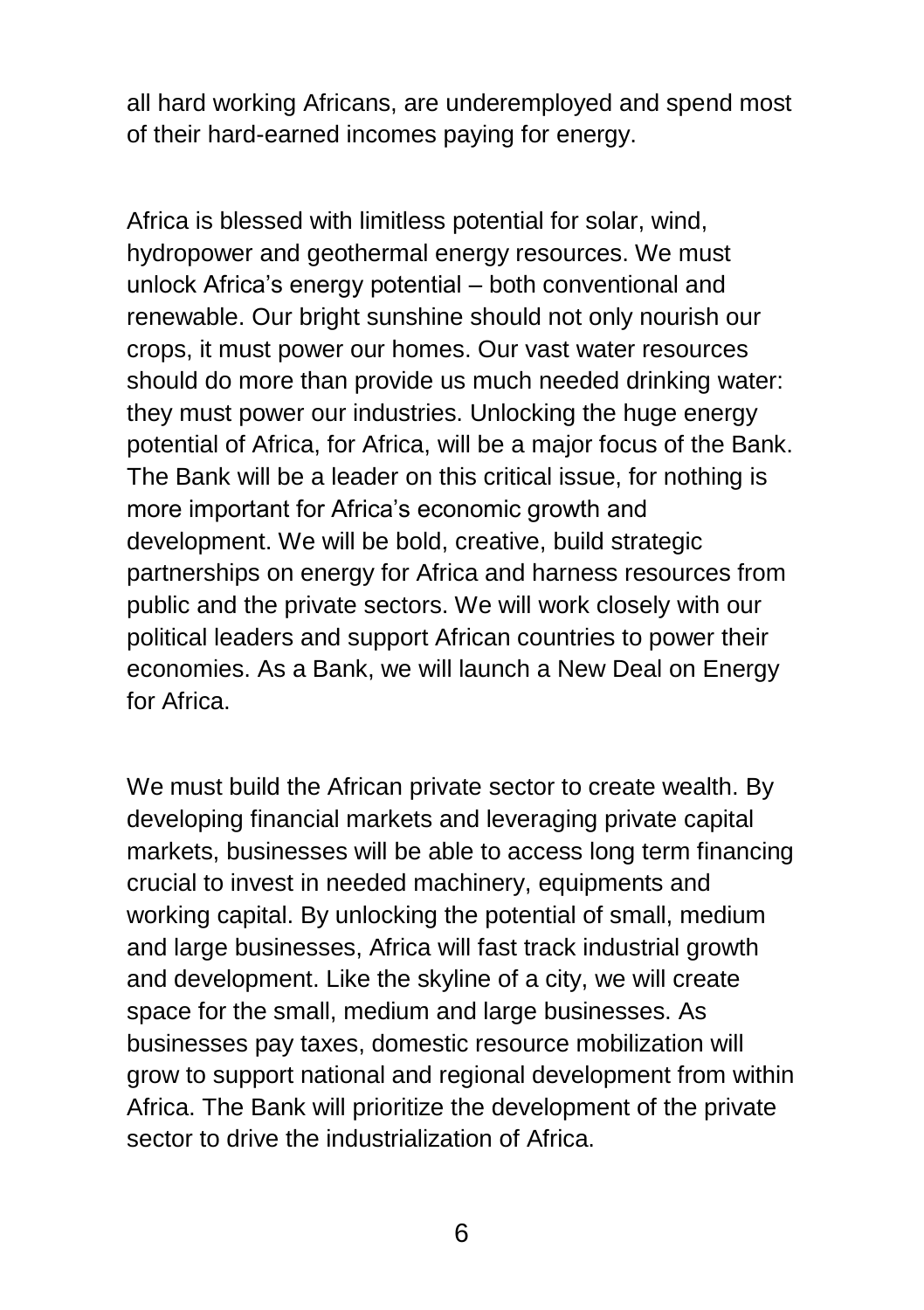Africa's rural areas need economic ladders out of deepening poverty. Africa's growing wealth is highly concentrated in the urban areas, while millions of people in Africa's rural areas remain in poverty – bypassed by the pace of growth. Disconnected due to poor road networks, lack of access to water, energy and underserved by information and communication technologies, they remain at the periphery of the booming growth across the continent. Africa's rural poor do not need handouts. They need opportunities to unlock their wealth potential. Revamping rural infrastructure, expanding rural energy, mobile telephony and access to finance will speed up income growth, employment, financial inclusion, and education and boost quality of life all across our rural areas. The Bank will prioritize rural economic development to help lift millions out of poverty.

Ladies and gentlemen, Africa must feed itself. It is inconceivable that a continent with abundant arable land, water, diverse agro-ecological richness and sunshine is a net food- importing region. And Africa has 65% of all the arable land left in the world to meet the food needs of 9 billion people on the planet by 2050. This is a huge untapped potential and Africa cannot eat potential.

Only by rapidly transforming the agriculture sector can Africa meet the growing food needs of its urban population, while boosting incomes for millions of its farmers – majority of whom are women – and creating much needed jobs.

We must think differently: grow agriculture as a business, to become a wealth-creating sector, not one for managing poverty. This will excite the youths to see agriculture as a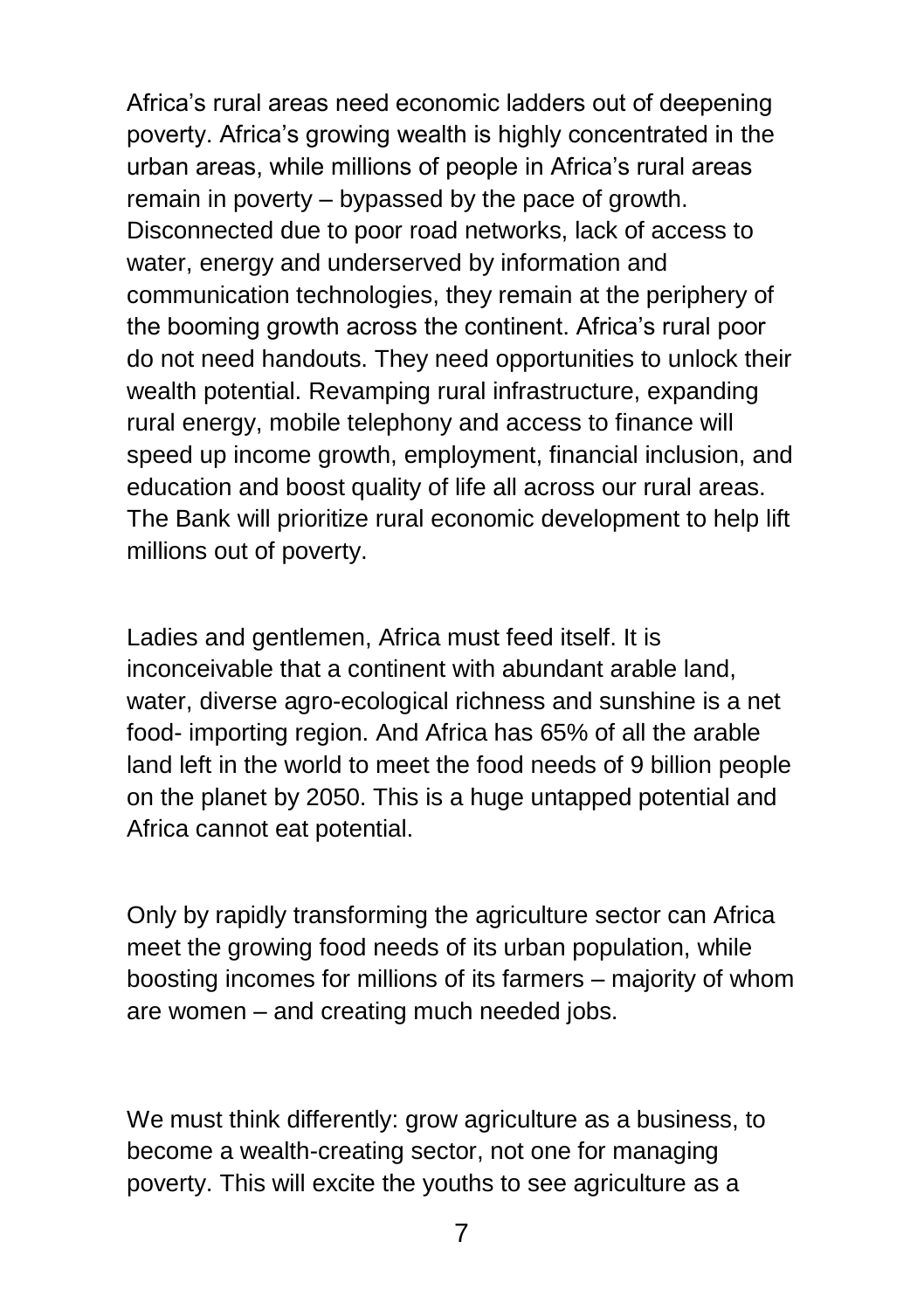viable business. By moving away from exporting primary commodities, to developing agro-allied industrial zones in rural areas, Africa will expand its ability to export processed cocoa not cocoa beans, processed coffee not coffee beans, textile instead of cotton.

Africa will add value to all its staple foods. Africa will move up the value chain of wealth, diversify its economies, expand foreign exchange earnings, and reduce food import bills, boosting fiscal and macroeconomic stability of countries. Africa will finally take full advantage of its soil wealth, not just oil or mineral wealth. The Bank will prioritize agriculture and food security for the regional member countries.

Ladies and gentlemen, the future belongs to Africa's youth. We must boldly address the high youth unemployment in Africa. Africa is today the youngest continent, with an estimated 60 percent of its population between the ages of 15 and 24. By some estimates, more than half of Africa's youth are unemployed, underemployed, or inactive. This serves as a stark reminder that Africa is rapidly losing its future growth by underinvesting in education and quality job creation for its young people. Unemployment and underemployment among the youth is a smoldering fire that risks unraveling all the economic gains in Africa.

The youth are Africa's biggest asset. We must invest in them to build skills and encourage entrepreneurship while providing access to the financial resources necessary to unlock their creativity and unleash the power of their business enterprises. The Bank will build Africa's human capital and strengthen universities and vocational schools to meet the needs of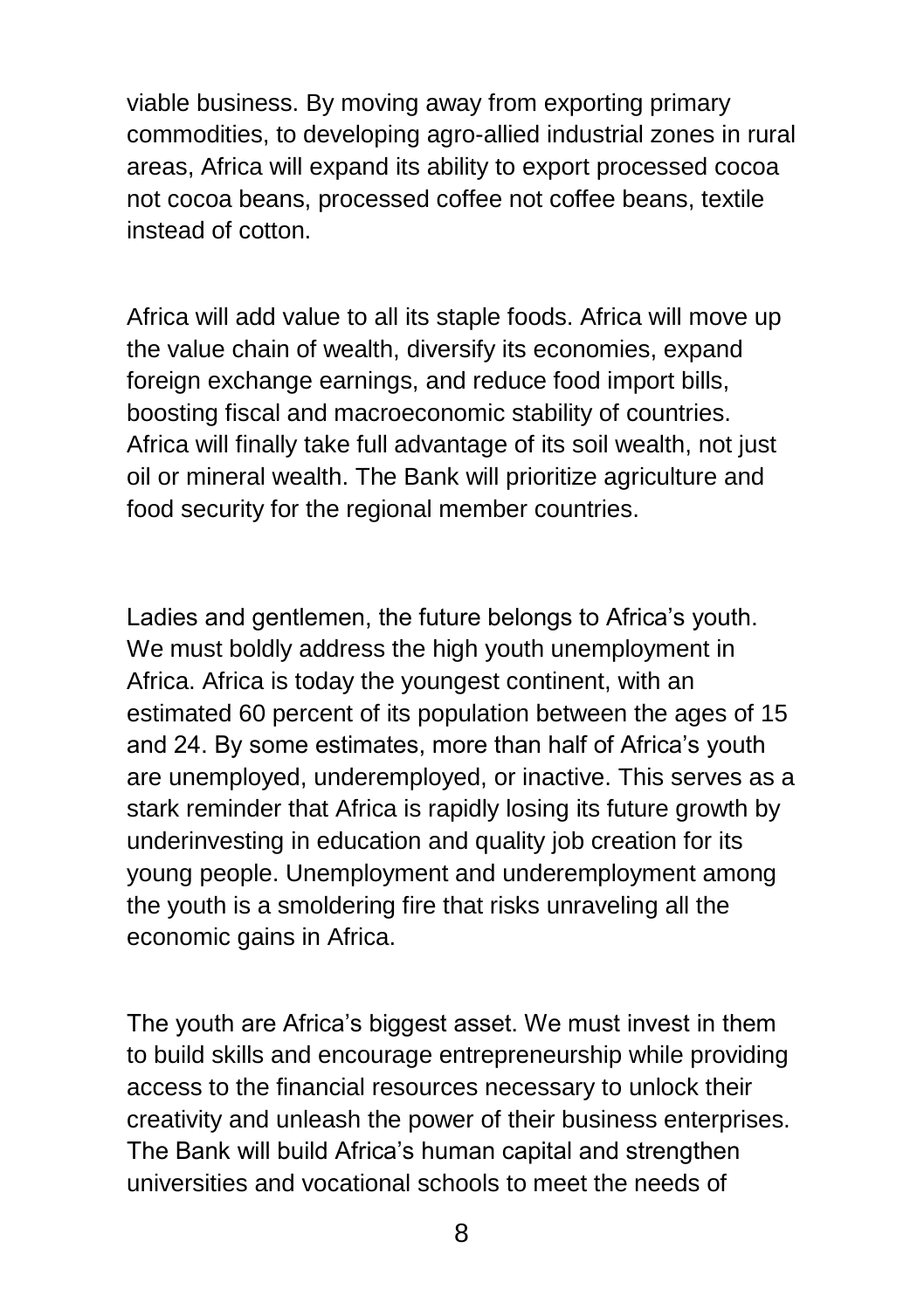employers. We will embark on innovative programs and financing approaches to accelerate job creation for the youths in Africa, and unlock economic prosperity from Africa's demographic asset.

Ladies and gentlemen, five priorities will shape our work at the Bank under my Presidency as we advance the implementation of the Bank's Ten Year Strategy: Light up and Power Africa. Feed Africa. Integrate Africa. Industrialize Africa. Improve quality of life for the people of Africa.

Our Bank staff, processes and systems will be shaped to deliver on these critical imperatives. We will become sharply focused on measuring the results of our lending operations on the lives of people. No longer will we judge ourselves simply based on the size of our lending portfolio but on the strength of Africa's growth and development and the quality of improvements in the lives of the African people. We will be more than a lending institution. We will build a highly competitive, world-class knowledge-driven Bank, to provide top-notch policy and advisory services to countries and the private sector. We will become a true development institution with measurable impacts on the lives of Africans.

The Bank cannot achieve these goals alone. I thank all the regional and non-regional shareholders of the Bank for their strong and highly commendable support over the years. The task to deliver inclusive growth for Africa is significant – but not insurmountable. To succeed going forward, this institution will continue to need your strong support, especially for the African Development Fund 14 cycle, as we position the Bank to deliver impacts for the Sustainable Development Goals. We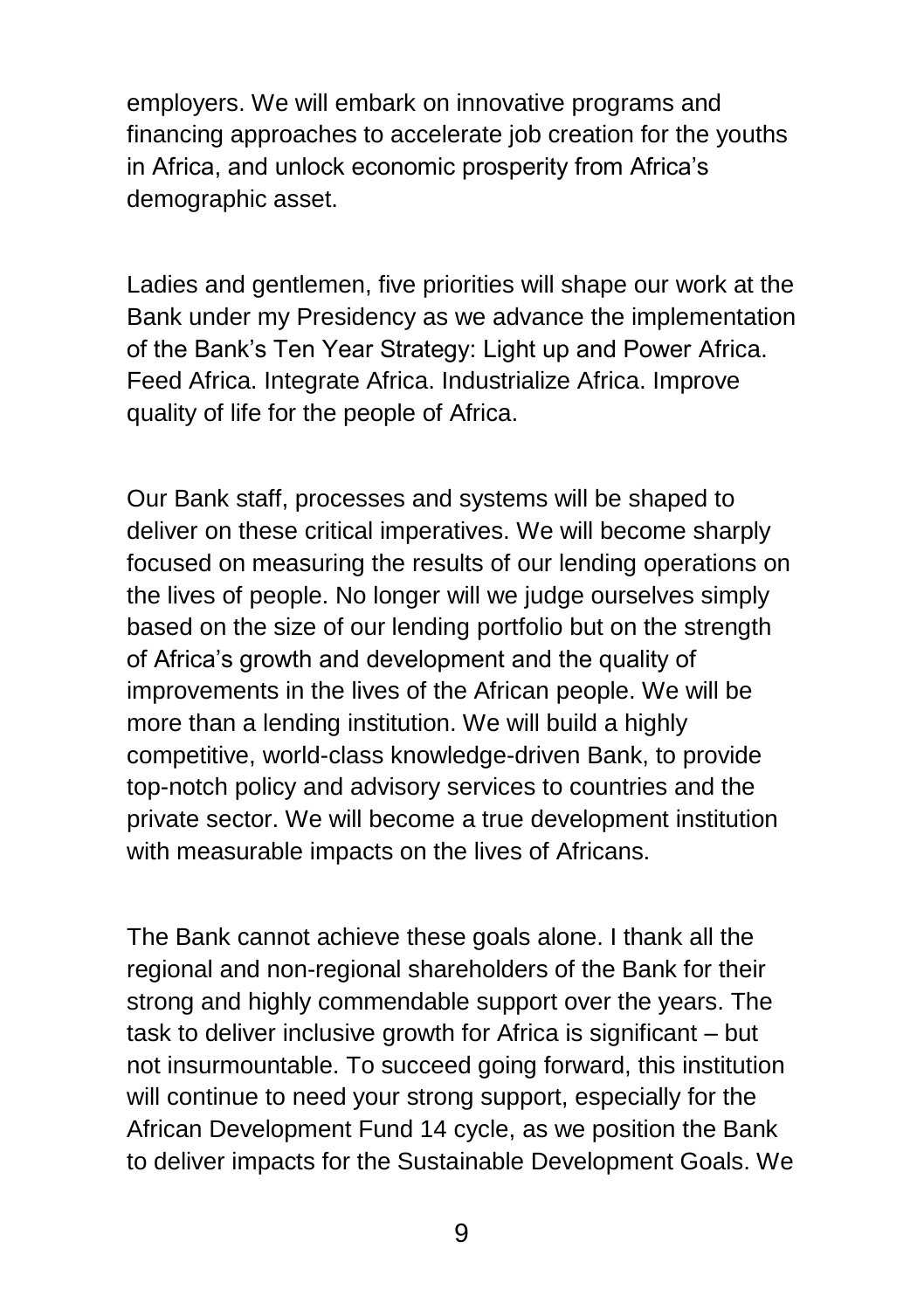will build stronger partnerships for impact – from private sector, civil society and academic institutions, multilateral and bilateral development agencies. We will advance Africa's priorities, as envisaged by the Founding fathers of the Bank. We will be a strong voice for Africa, positioning and building support for Africa in the global environment.

As we look to tomorrow, we know that there are many important supporters and partners who will help us achieve our shared goals for the future of the Bank, but in my view, none are more important than the dedicated men and women who make up the Bank's Board and staff. I wish to specially celebrate the staff, my colleagues, here in Abidjan and in all our country offices and Regional Resource Centers across Africa. You are the Bank's greatest asset.

I salute your hard work and personal sacrifices and those of your families – especially your courage and determination in coping with the move of the Bank headquarters from Abidjan to Tunis. The hospitality of the Tunisian government kept the Bank afloat through a trying period at its home base in Abidjan. Today, with the great leadership of President Ouattara, peace and stability were restored to Cote d'Ivoire and the Bank successfully relocated back to its home, right here in Abidjan. As your President, let me assure you that I will support you everywhere you are. We must now pull together as one effective, high performing team. Together, we can achieve more.

The African Development Bank must march forward with a new resolve. The development finance landscape is changing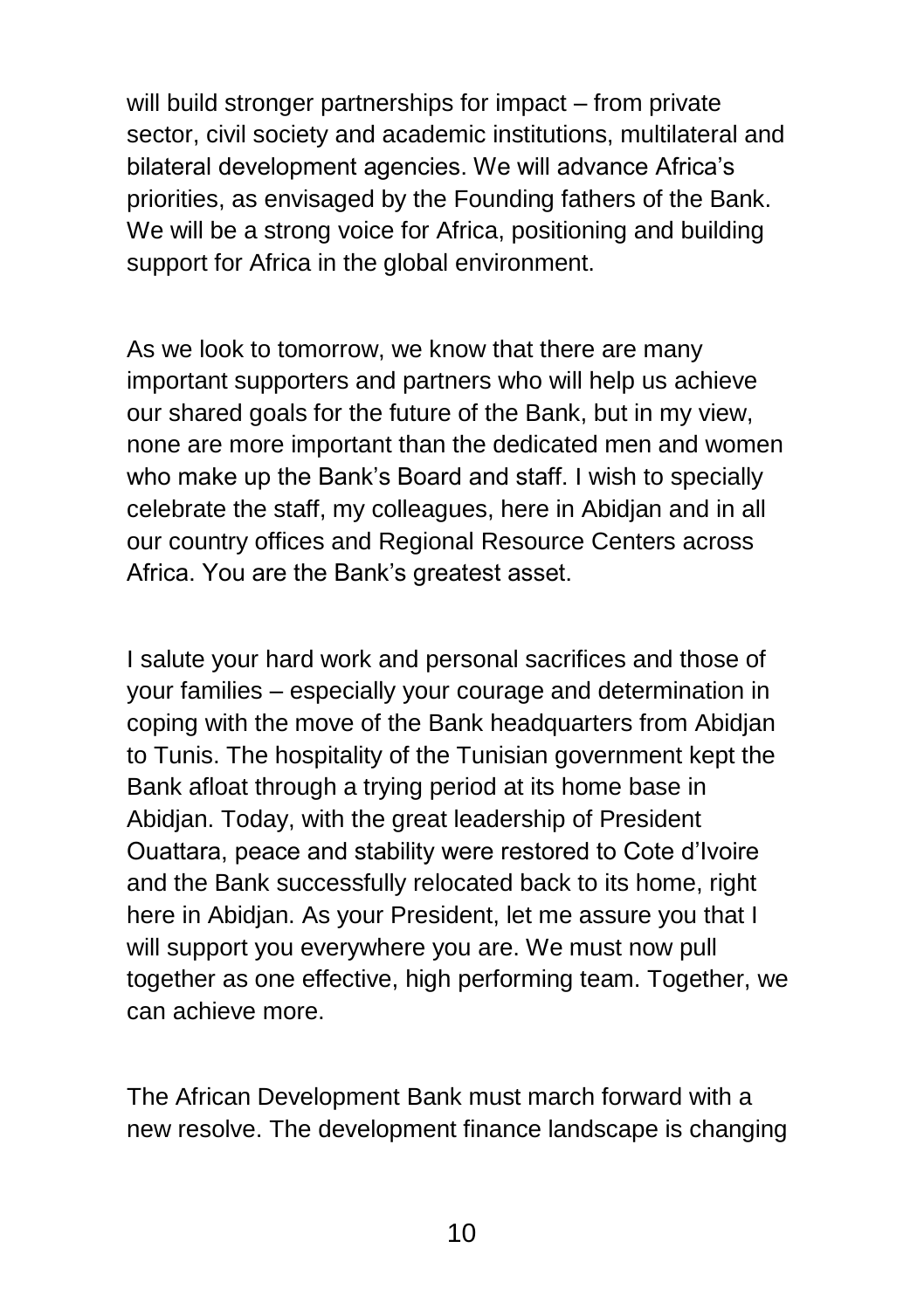rapidly – and the African Development Bank must change with the times. We must remain competitive. And we must lead.

To do so, we must develop and deploy business processes that make us much faster in delivering financial and nonfinancial products and services to our clients. We must become the leading voice for development finance for Africa – supporting greater aspirations for Africa and mobilizing resources, within and outside of the continent, for Africa's growth and development.

We must become a more efficient, effective, results- and knowledge- driven Bank. One that is flexible and innovative in driving new models that will further grow our business and income.

As a Bank, we are already on the right path with decentralization. But we must go even further. We must no longer focus on merely being present, we must grow our business and we must grow our revenue – everywhere we are. We must serve our clients, regional member countries, and the private sector much better.

Our Bank will be merit-based and able to attract and retain top-notch professional talents. Our Bank will build and harnesses strategic partnerships to solve major development challenges facing Africa. We will unlock the greater potentials of Africa. And we will become the Development Bank of choice for Africa!

Ladies and gentlemen, we need all of Africa to succeed, so let us rededicate ourselves to a greater Africa. An Africa with